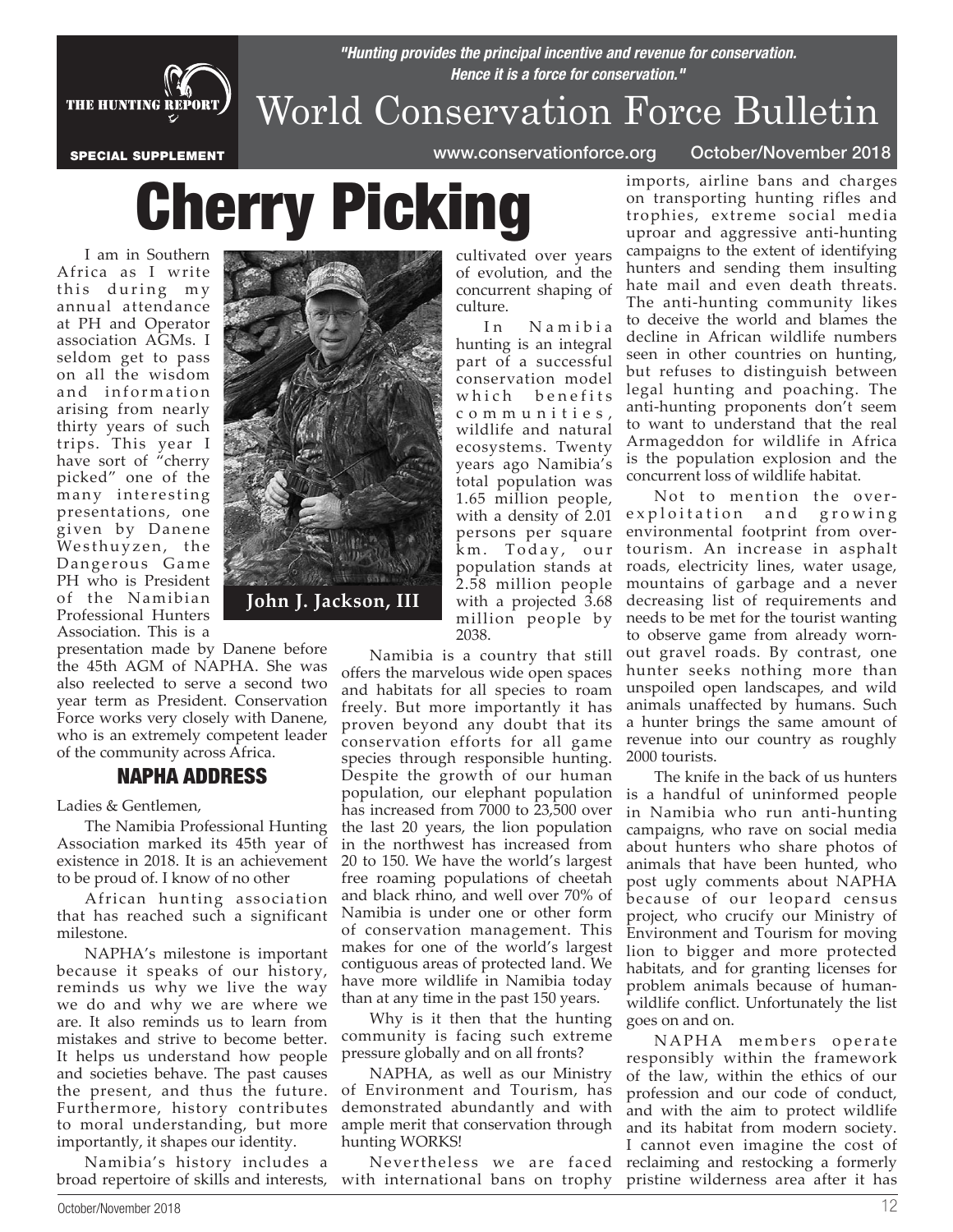been totally destroyed by poaching, overgrazing, timber cutting and over-tourism. In principle any system that is self-serving is also selfmotivating and produces the best results. No businessperson worth their salt is stupid enough to neglect the resource on which they depend.

Who are the culprits when it comes to conservation? Who are the senseless killers? Is it those who oppose hunting or is it the poacher that kills wildlife out of poverty? Is it me who selectively hunts old males, thereby raising money to protect all the wildlife and their habitat, or those who publish wrong information or who are raising millions of dollars to misinform the public and demonize hunting? A lie doesn't become the truth, wrong doesn't become right, and evil doesn't become good, just because it is accepted by the majority.

Proffering baseless assertions as truth is not only immoral and unethical, it also undermines the stability of our democratic society. Reliable information is the bedrock of any institution, be it science, government or private enterprise. If our citizens cannot tell the difference between fact and fiction, then the entire project of civilization turns to dust. Mainstream media outlets also ought to have a better understanding of their responsibility to the public and should refuse to signal-boost these kinds of outright lies.

Ladies & gentlemen, I want to also throw a rock in the bush here today, hoping that an angry leopard won't jump out, with a subtle warning and hopefully leave you with some food for thought…

With all of these onslaughts going on, our wildlife has never been more vulnerable, and our hunting community has never been more weak and desperate.

We are constantly looking for means and ways and arguments to uphold and save our businesses, our hunting community and most importantly our passion and our history. And thus, we have been hammering and abusing the whole sustainability concept - we use money and meat and harvesting horns as the constant arguments for hunting, but let's face it, they are the spinoff's which contribute to conservation. Have you ever been able to explain to someone WHY you real-ly hunt? Isn't it time we become brave and voice this sufficiently as

well? And not only by hiding behind the money-driven concept…

NAPHA members play a leading role in conservation. We invest in and conduct studies and scientific assessments, and as science progresses, our members are the final implementers. However, many people tend to ignore our local knowledge, which is vital in conservation. - why is this going to waste?

And yes, it is an indisputable fact that hunting provides the necessary economic incentive to con-serve our wilderness areas and to justify them against the pressures of alternative use like agriculture and livestock keeping. Hunting is the ONE THING that preserves habitat - and without a healthy and natural habitat, we won't have any wildlife left. We do not merely hunt, we are also nature lovers who strive for sustainable and ethical hunting methods that contribute to conservation strategies.

BUT ladies & gentlemen - Hunting is ALSO an indelible part of our history and has its place in teaching us who we are. It provides us with an expansive sense of what it means to be a human being, where we fit into the circle of life, our rightful role of participating in nature, and there for representing the fact that no being is omnipotent or invulnerable. It tells us that as powerful and dominant as even the kings and emperors of their respective domains, one day, they too will be subject to failure and collapse. We are anchored to this world just as the smallest insect is, and as such our fates are entwined. We all will experience the wheel of natural progression. Hunting makes us realize our place in this world. Just as Moufasa was telling Simba to return to reclaim the throne, he also told Simba that he must once more embrace the realities of life, and find his place in the world. To this effect, all of us, as hunters, have a role to play in modern day society. We must facilitate the interaction that allows others to enjoy true wilderness experiences. Experiences that change people....and have a restorative power which is meaningful into today's cramped world.

In the end we conserve only what we love. We love only what we understand. And we understand only what we are taught. I am convinced that if you want to save something – your soul, your heart,



### World Conservation Force Bulletin

EDITOR/WRITER John J. Jackson, III

PUBLISHER The Hunting Report

Copyright ©2018 by UnivOps Holdings, ISSN 1052-4746. This bulletin on hunting-related conservation matters is published periodically free of charge for subscribers to The Hunting Report, 12182 SW 128 Street, Miami, FL 33186. All material contained herein is provided by famed wildlife and hunting attorney John J. Jackson, III with whom The Hunting Report has formed a strategic alliance. The purpose of the alliance is to educate the hunting community as well as pro-advocacy of hunting rights opportunities. More broadly, the alliance will also seek to open up new hunting opportunities worldwide and ward off attacks on currently available opportunities. For more information on Conservation Force and/or the services available through Jackson's alliance with The Hunting Report, write:

Conservation Force 3240 South I-10 Service Road West, Suite 200 Metairie, LA 70001 Tel. 504-837-1233 Fax 504-837-1145 www.ConservationForce.org

For reprints of this bulletin or permission to reproduce it and to inquire about other publishing-related matters, write:

The Hunting Report 1875 S. Grant Street, Suite 960, San Mateo, CA 99402 Tel. 1-800-272-5656 Fax 305-253-5532

Remember to favor Conservation Force's Corporate Sponsors:



www.rowlandward.com

#### **FAUNA & FLORA**

www.fauna-flora.org



*The leaders in their fields.*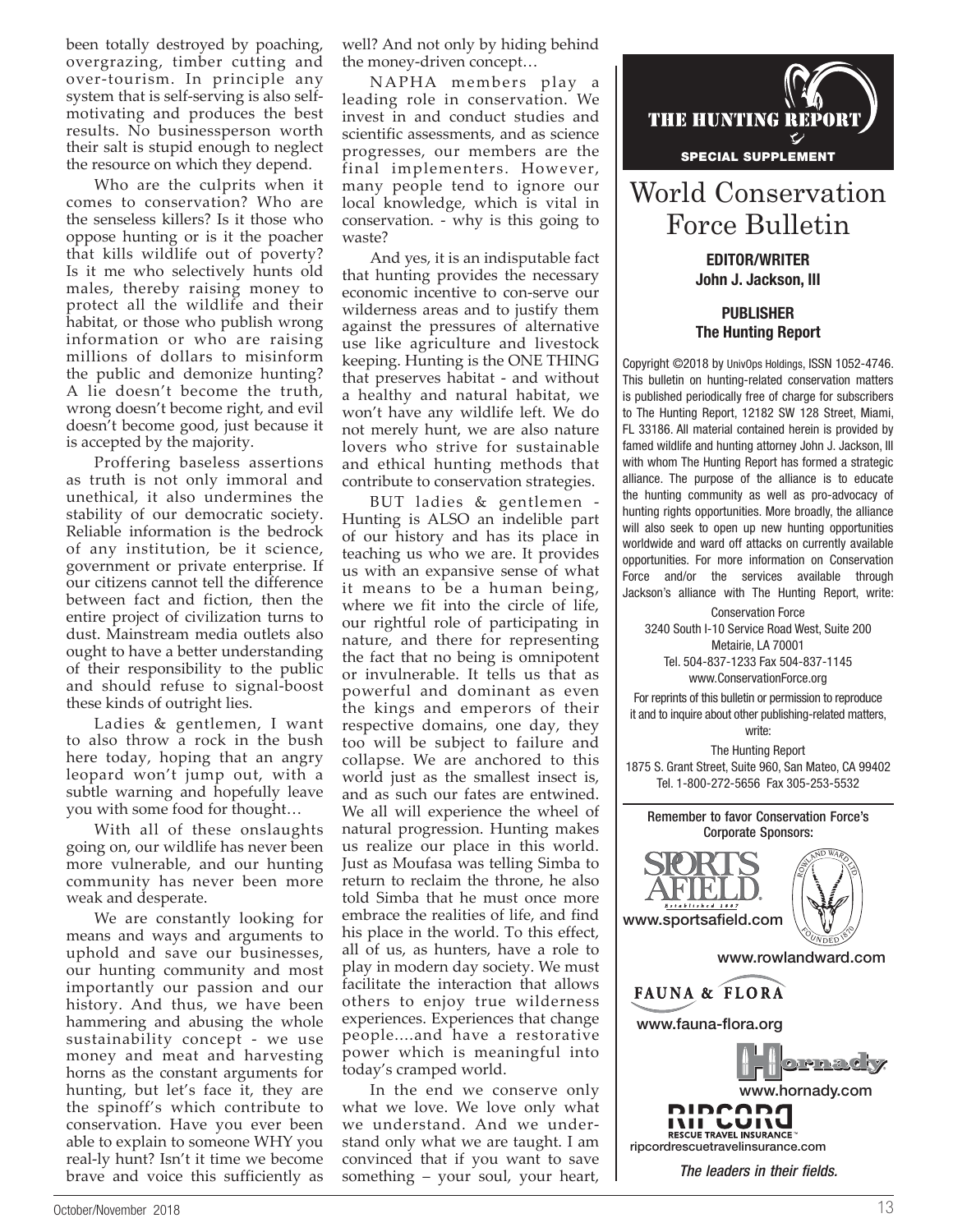your relationships, your marriage, your family, your country or the world – you stand up and fight. No excuses, no detours, no debates, no patience, you stand up and say, enough is enough! And this is what we will do.

One of my favorite antelopes is the gemsbok (Oryx gazella). This large and beautiful Namibian antelope has a striking appearance with its distinct coloration and long spear-like horns. But its unique adaptation to harsh conditions, where scarce water and intense heat are the norm, sets it apart from the others. The gemsbok was chosen as Namibia's national animal because of its cour-age, elegance

and pride; the national coat of arms bears the image of this unmistakable desert dweller. It is Namibia's most formidable swordsman, and so are we, the hunters – especially the ones with the NAPHA logo on their website…

http://www.napha-namibia.com/ home/.

## One Alarming Result of the Mid-Term Elections

The ranking minority member of the House Committee on Natural Resources (the top Democrat on that committee) is expected to become the Chairman of the committee in January when Democrats become the majority party in the House of Representatives. Rep. Raul Grijalva of Arizona introduced radical antihunting legislation in this session of Congress and is expected to become the Chairman. His bill is named the Conserving Ecosystems by Ceasing the Importation of Large Animal Trophies Act, or CECIL Act. He introduced the bill in late September as an amendment to the Endangered Species Act.

His bill would totally prohibit the import of elephant and lion hunting trophy imports from Tanzania, Zimbabwe and Tanzania and it would require import permits supported by enhancement findings

for trophies of game animals proposed for listing but not yet listed. The enhancement finding would have to be made in a full, noticed, public rule-making process. The bill would also mandate an enhancement finding before import of other threatened or endangered species hunting trophies rather leaving it up to regulatory discretion of the FWS whether or not to require proof of enhancement. The bill would also "abolish" Secretary Zinke's International Wildlife Conservation Council (IWCC on which I serve) and mandate that the Government Accounting Office (GAO) examine whether trophy hunting helps conservation. Of course, safari hunting helps conservation, which has already been well documented by FWS, the IWCC, IUCN, et al. It is the ominous aim of this bill that is alarming.

This bill is not the first anti-hunting activities of the representative. His staff released and broad-casted flawed reports in 2016 and again in 2017 attacking safari hunting: "Missing the Mark: African Trophy Hunting Fails to Show Consistent Conservation Benefits."

Certainly, the House Committee on Natural Resources has to be watched carefully for some time to come.

Bill Number: S.1918

Sponsor: Sen. Menendez, Robert [D-NJ] (Introduced 08/03/2015) Committees: Senate - Envi-ronment and Public Works

Latest Action: Senate - 08/03/2015 Read twice and referred to the Committee on Environment and Public Works

# Perverse Ethics: The Immorality of Anti-hunters

Permit me to share insight from decades of contending with antihunters and animal rightists... Who really hold the high ground? Who cares the most for wildlife, wild places and rural people? Who are the naturalists? Who spend the most time in the out-of-doors? Who pay the lion's share of dedicated operating budget revenue of state wildlife departments? Who have initiated the most wildlife legislation and wildlife law enforcement? Who have secured and maintained the most habitat? Who have been the long-term stewards of the natural world? Of course, hunters and anglers is the answer in each instance.

would eliminate hunting and all of ethical conduct. Nor are their antithe derivative benefits arising from social threats and behavior moral hunting. They have expressed that they "would rather wildlife cease to exist than be hunted." In fact, most wildlife would cease to exist if their view of morality carried the day. They put their warped sense of ethics first, above the welfare and even survival of animals, rural people, hunters, et al. That is immoral, perverse ethics. Their perversion is more than the antithesis of conservation and wildlife perpetuation, anti-hunters put their interests before the welfare and livelihoods of rural people as well as hunters. Moreover, their lies and

The anti-hunters are those that deceptive tactics are certainly not conduct. Their immoral conduct is more than an occasional lapse, it is their norm.

> The public should not be deceived by the self-righteous posture of antihunters. They are not what they appear to be. They are irresponsibly opposed to hunting, rather than stewards and conservationists of animals. They are not a substitute nor can they be an alternative to the ecosystem services that hunters provide. Any representation to the contrary is another immoral and irresponsible deception. For example,